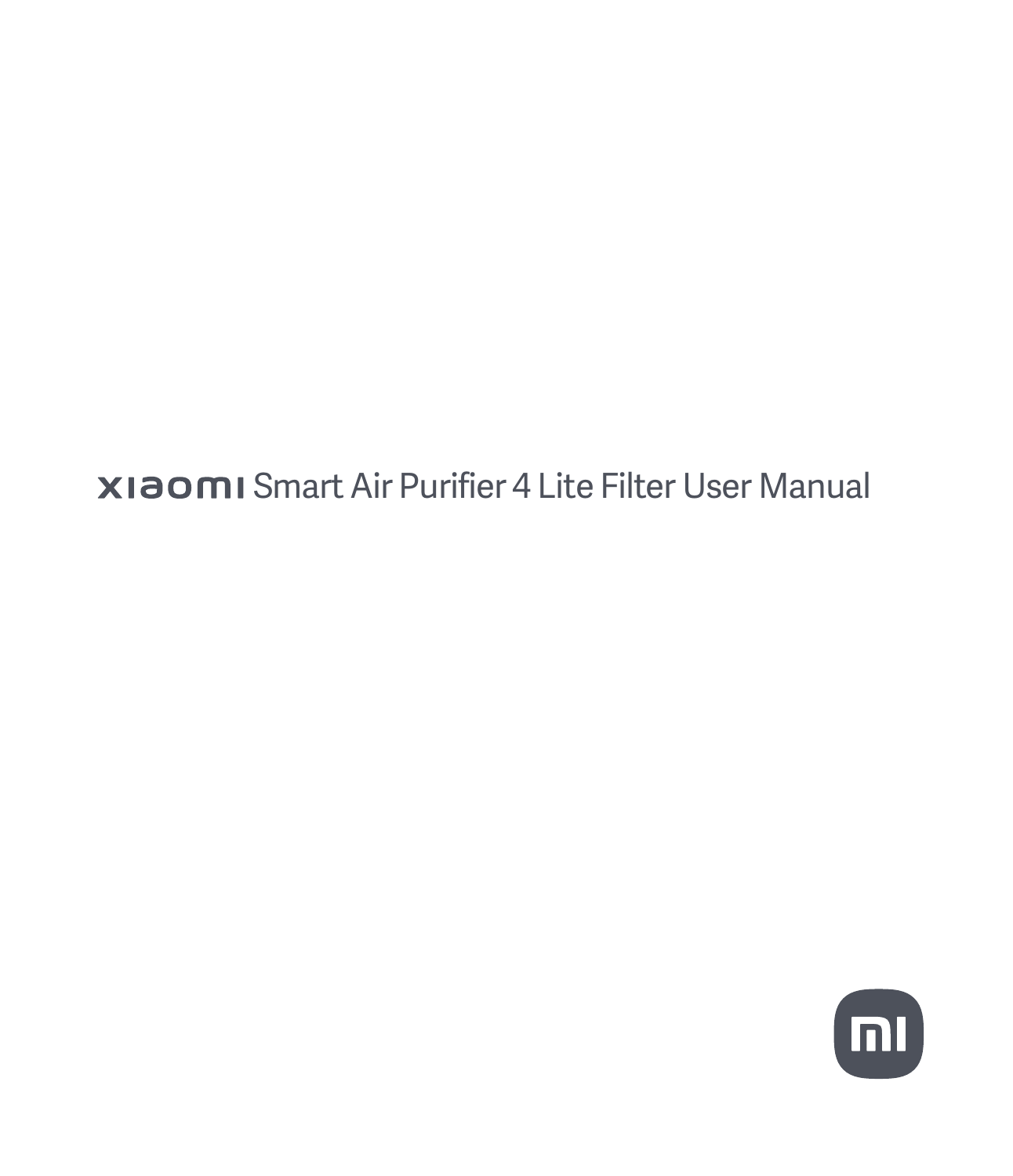# Removing the Packaging

Read this manual carefully before use, and retain it for future reference.

Please unpack the new filter before use.



Note: Illustrations of product, accessories, and user interface in the user manual are for reference purposes only. Actual product and functions may vary due to product enhancements.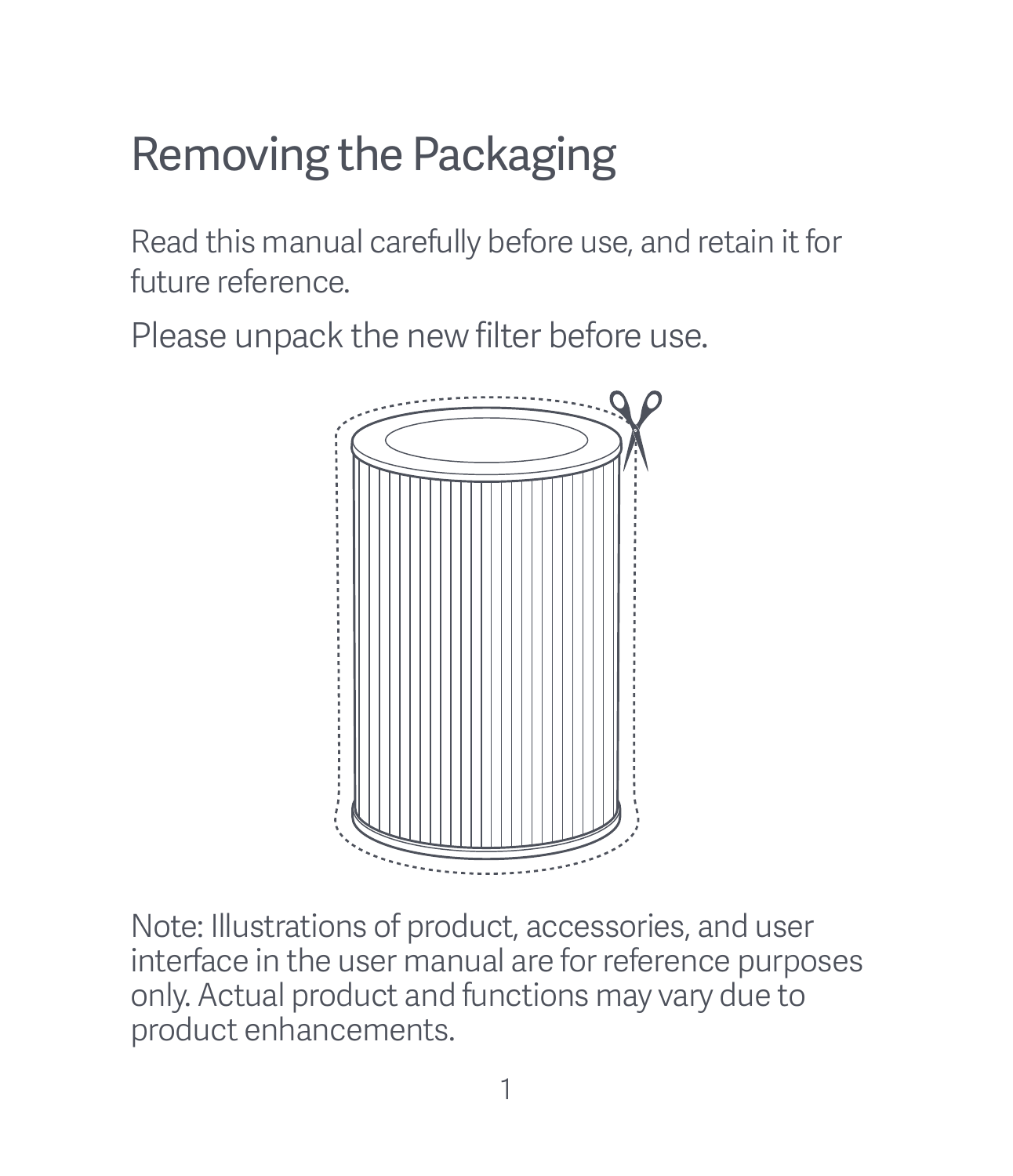## Opening the Filter Compartment

Warning: Make sure the purifier is turned off and the power adapter is unplugged before replacing the filter.



Press and hold the release buttons with both of your hands, and lift up the upper compartment of the purifier.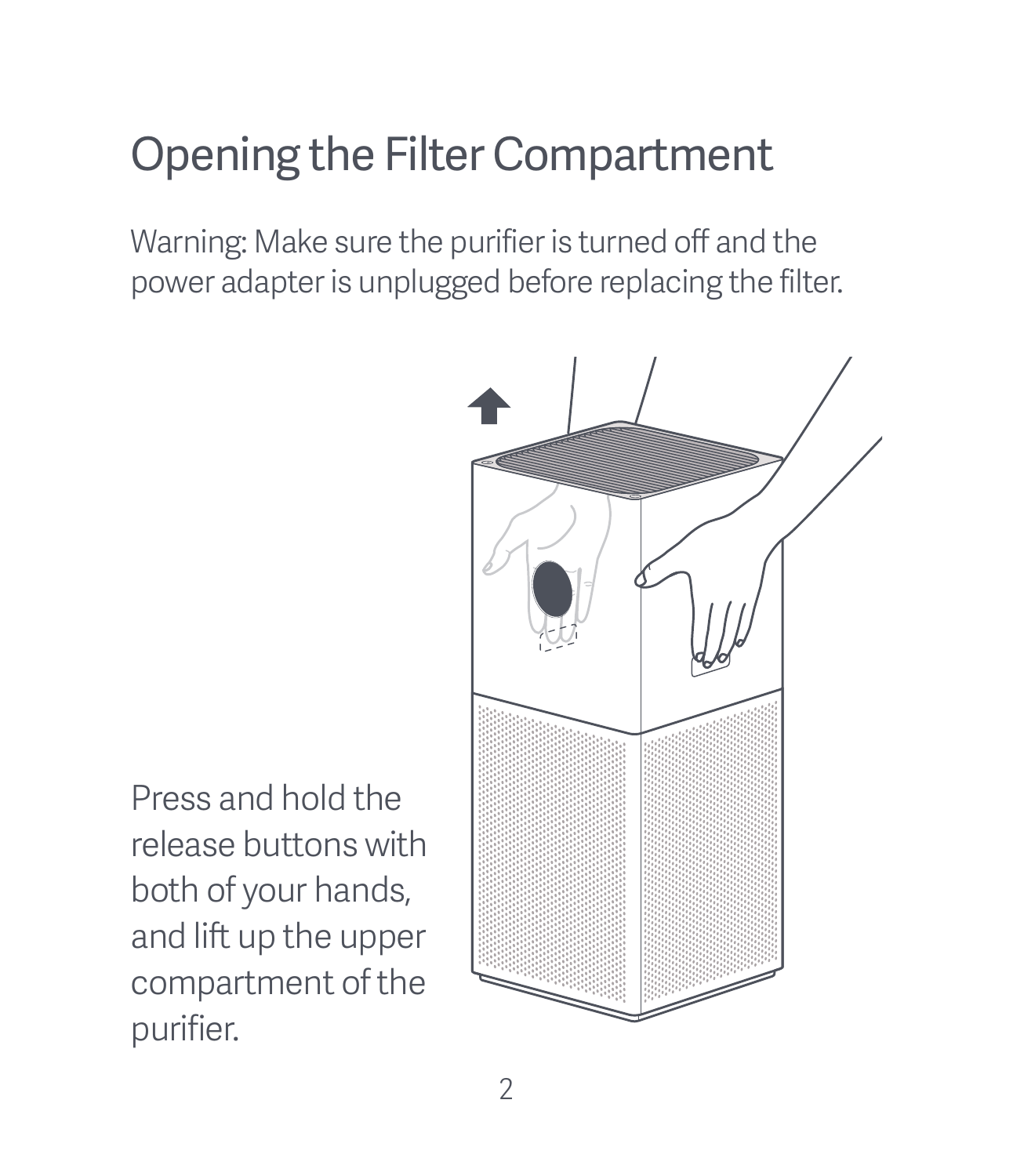# Removing the Old Filter

Note: To avoid injuries, do not put your fingers between the upper and lower compartments when replacing the filter.



Remove the old filter upwards.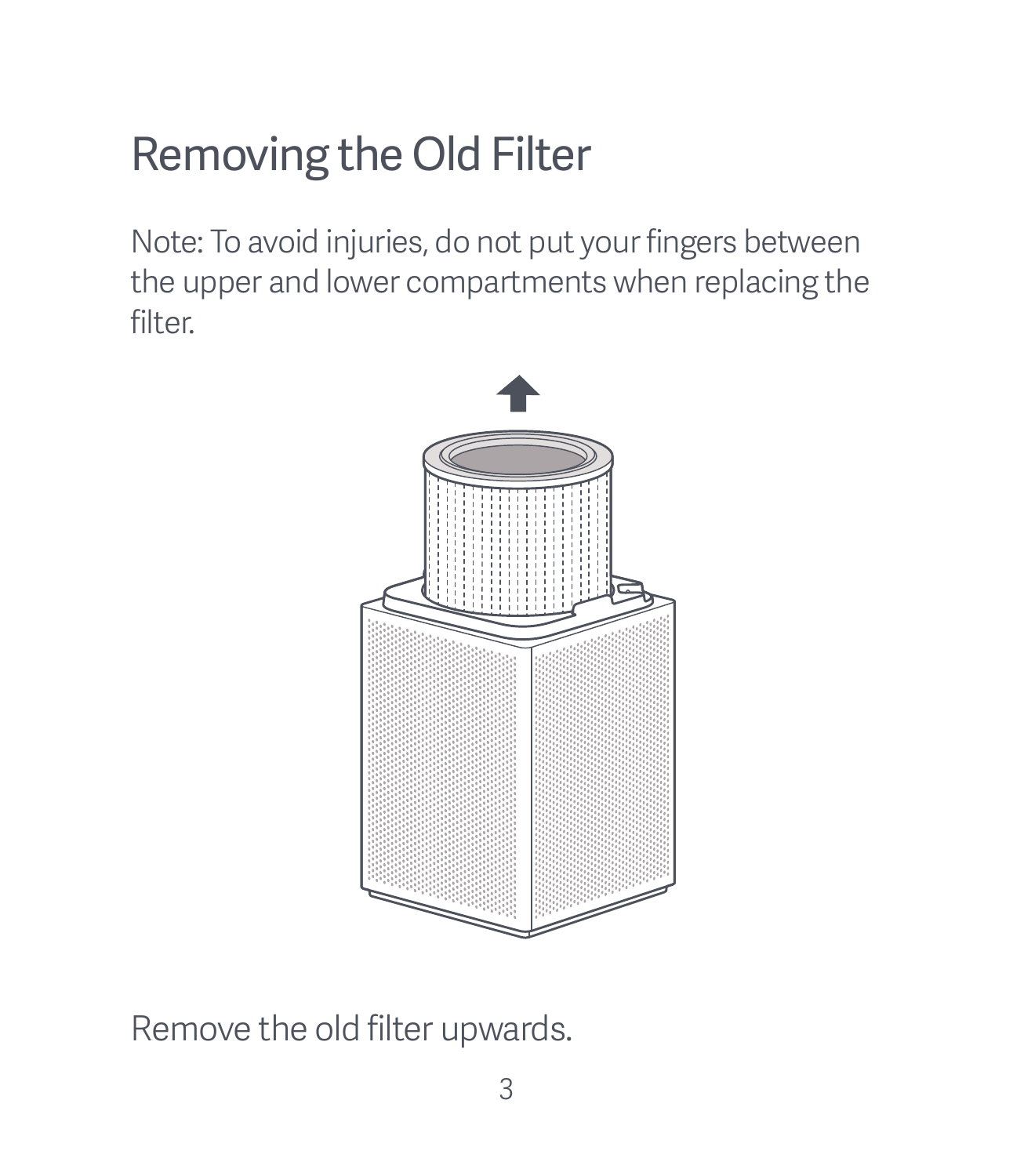## Installing the New Filter



Install the filter into the filter compartment, and then place back the upper compartment of the purifier.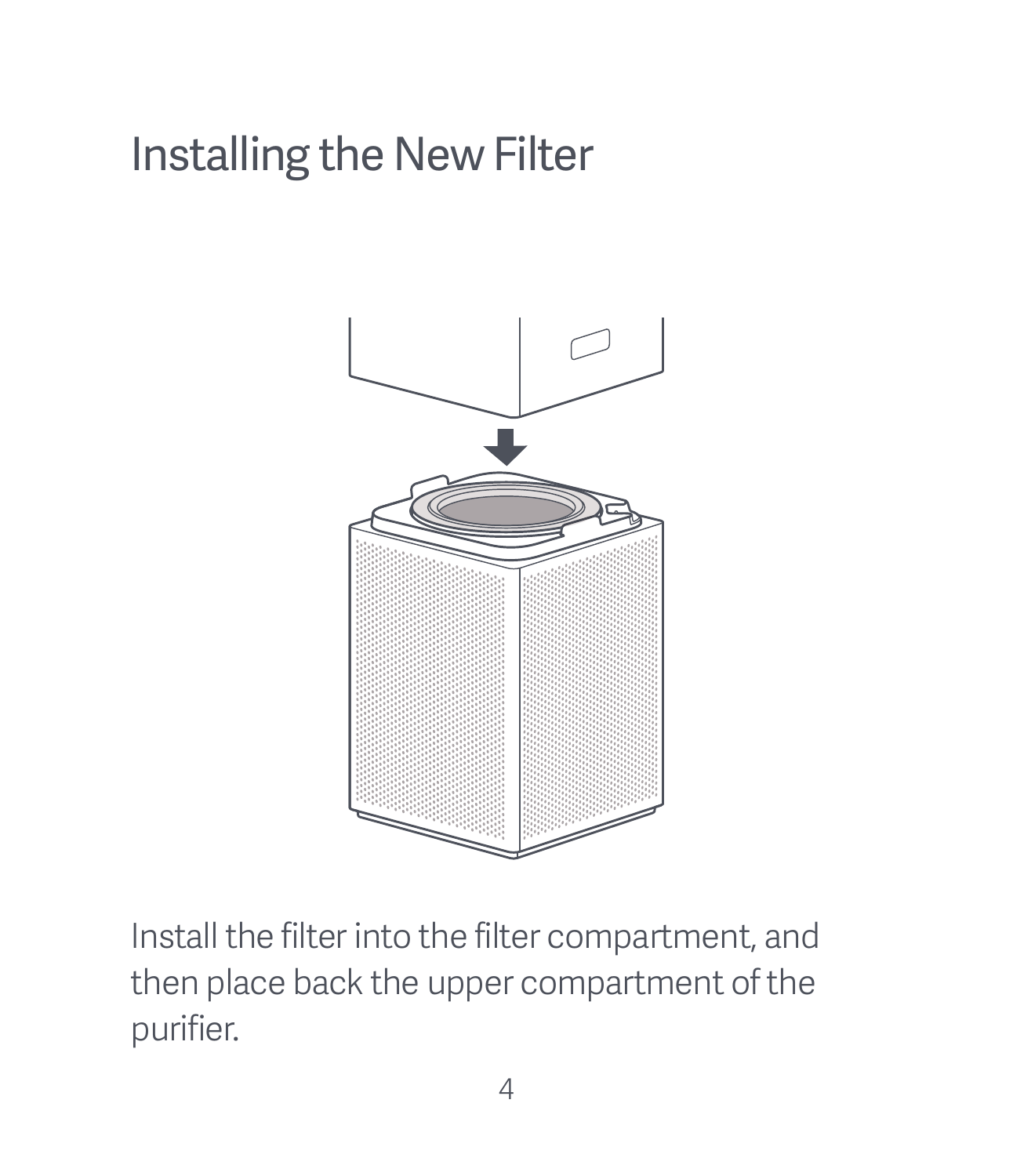### Resetting the Filter



While the purifier is on standby, simultaneously press and hold the power button and the display on/off button on the back of the purifier for 7 seconds. Once the filter is successfully reset, the purifier will make two beeps.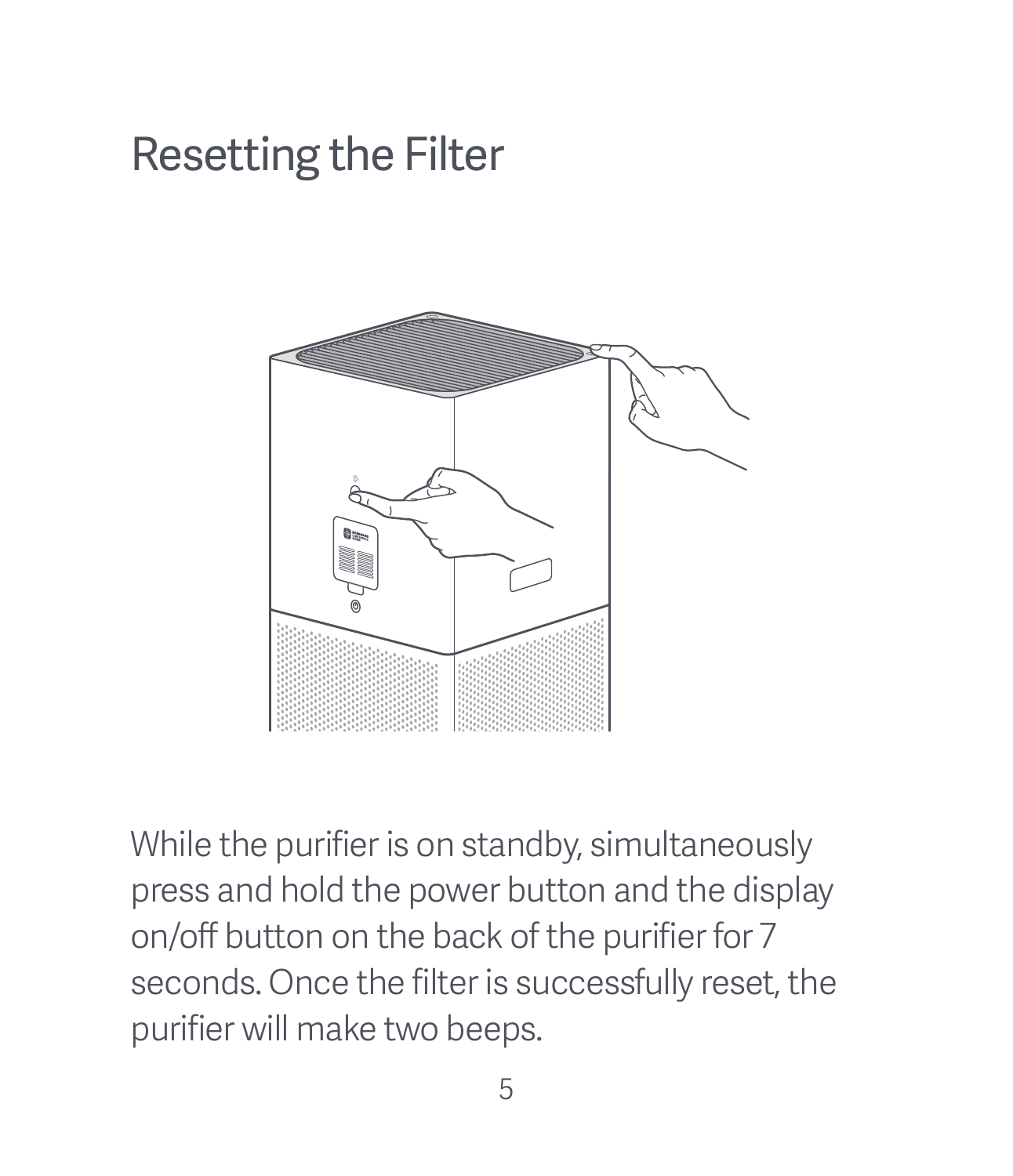Notes:

· When the air quality indicator blinks red for 30 seconds, it is a reminder that the filter is exhausted.

· It is recommended to replace the filter every 6 to 12 months.

· Please purchase genuine and compatible filters from official channels.